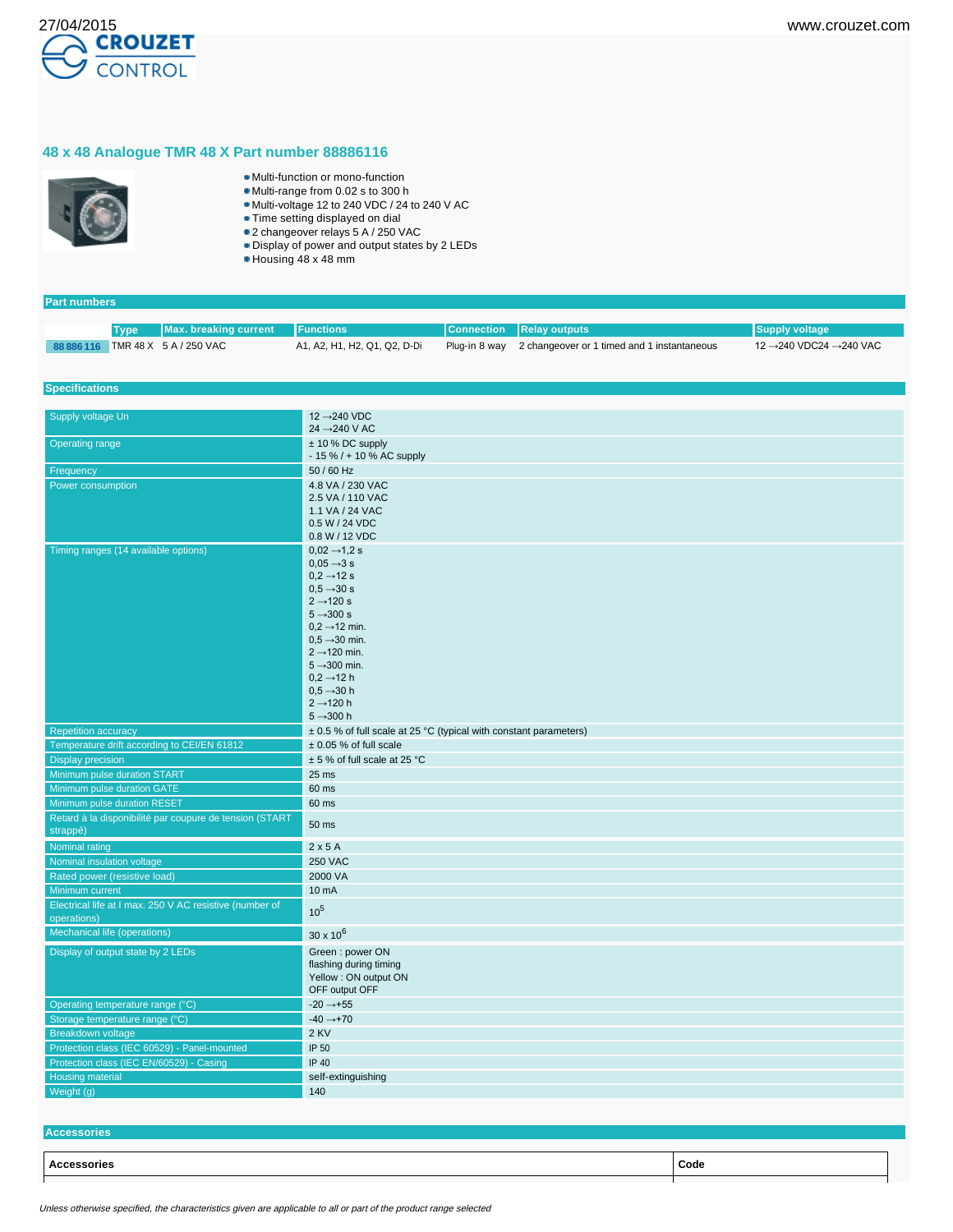| 27/04/2015                              | www.crouzet.com |
|-----------------------------------------|-----------------|
| 11-pin connector base                   | 25622080        |
| 8-pin connector base                    | 25622130        |
| Spring clips (pack of 2)                | 79237739        |
| <sup>***</sup> TRADUCTION MANQUANTE *** |                 |









**Curves Function A1**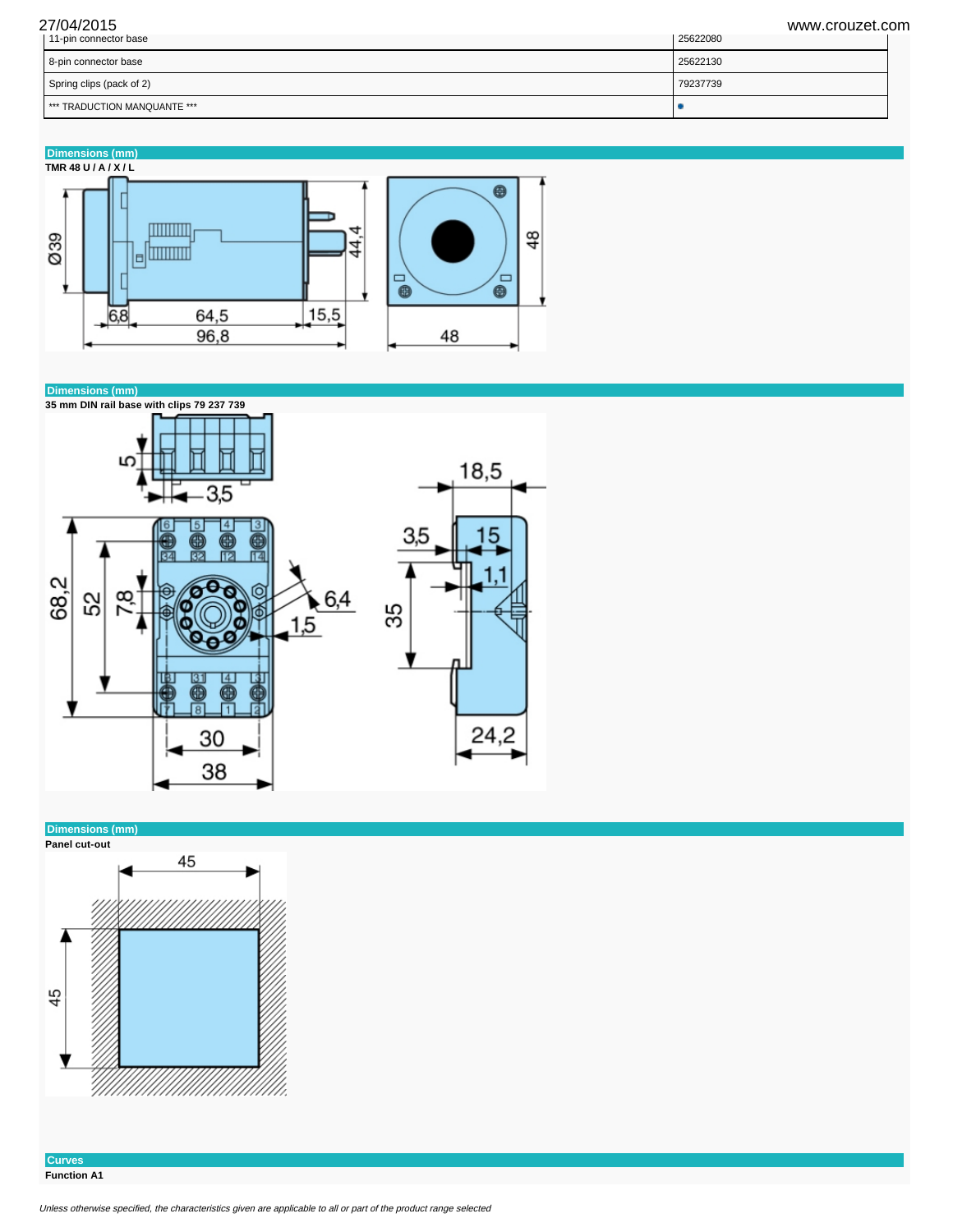



**Curves**





**Curves**



## **Curves**

**Function H2**







**Curves Function Q2**